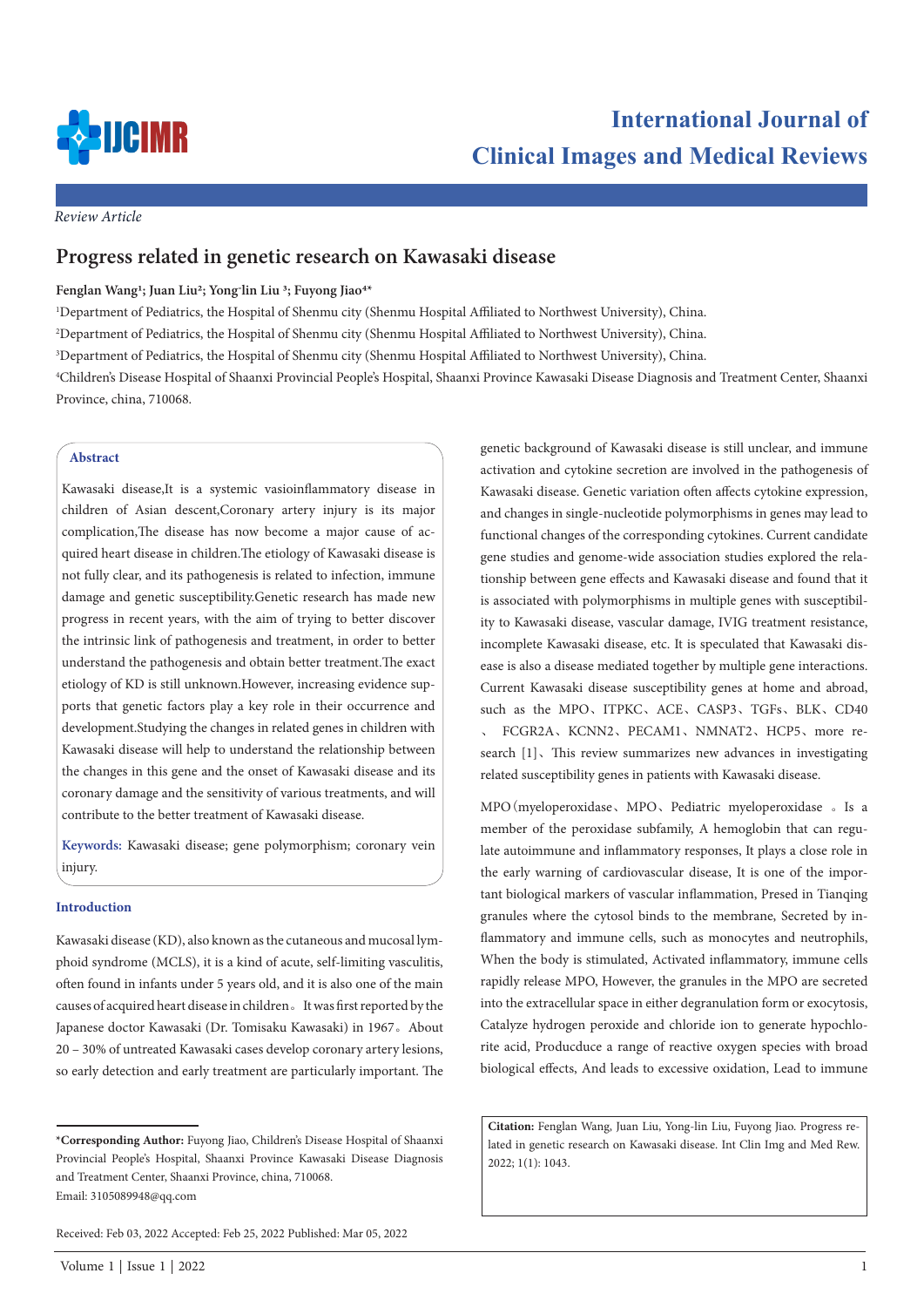dysfunction, Damaged endothelial cells, Among them, the coronary artery damage is more common [2]. Therefore, any abnormal expression and release of MPO may exacerbate inflammation and tissue damage [3-5]. Studies have found that there is excess oxide in the body of children with KD, and it can lead to oxidative stress in the body, and then speculated that there may be an association between MPO gene and the occurrence of KD [6]. Therefore, the MPO gene may be a potential key factor in the pathogenesis of KD.

**ACE:** Angiotensin converting e1.  $zy/ne$ , ACE, The total length of the human angiotensin-converting enzyme gene is 2l l (b, with 26 exons and 25 introns, and a 287-b p insertion / deletion (I / D) polymorphism in intron 16 is associated with multiple cardiovascular diseases [7]. The renin-angiotensin system is important in the pathogenesis and pathological development of hypertension and coronary heart disease (c dishes), while angiotensin converting ase (ACE) plays an important role in this system. ACE can transform AngI into An911, stimulate the release of aldosterone (aldosterone) in adrenal globoid band cells, resulting in water and sodium retention, activation of blood plasminogen suppressor worker (PAl-I), and hypertrophy of vascular smooth muscle cells. At the same time, ACE can also promote the degradation of bradykinin, and bradykinin can act on the endothelial and monokinin receptor to produce NO, promote vascular smooth muscle cell hyperplasia, the formation of excessive cell stroma and acute and chronic vasospasm, and accelerate the formation of coronary arteriosclerosis [8]. ACE is mainly controlled by the ACE gene, which has three genotypes: insertion (I) / insertion (I), insertion (I), deletion (D) / deletion (D), heterozygous deletion (D) / insertion (I), and its insert is equivalent to a can u repeat sequence, approximately 287 bp. After the PcR reaction, the insert fragment was obtained at 490 bp and about 190 bp was deleted [9]. The study showed that nearly 50% of the difference in individual ACE levels is determined by the ACE genes, and the ACE I / D polymorphism in the ACE gene significantly affects the serum A C E levels [10]. The serum ACE levels of the KD group showed the highest type DD and the lowest type II. This study indicates that the ACE gene I / D polymorphism is closely related to the differences in serum ACE levels between unrelated individuals, which is consistent with that reported by RIGAT et al [11].

**BLK:** Genome-wide association analysis studies showed a correlation between BLK genes and KD [12]. The BLK gene is located in the 8 p 23 top 22 region and encodes the tyrosine kinase BLK protein. The BLK protein is one of the members of the Src tyrosine kinase family. The BLK gene expression is tightly controlled by the B cells [13]. The function of BLK in the human body is not well understood, but studies have inferred that BLK acts as a tyrosine kinase to transduce signals downstream to the B cell receptor to activate nuclear transcription factors, and that BLK gene expression levels may influence the tolerance mechanism of B cells, leading to autoimmune disorders [14, 15]. The BLK gene SNP locus (rs2736340) T allele was associated with KD susceptibility, while the SNP locus (rs2618476) polymorphism was associated with KD susceptibility, with the C allele as a risk factor. The BLK gene is associated with KD, suggesting that autoimmunity or antibody-mediated immune response may be one of the mechanisms

leading to the pathogenesis of KD, and the results provide some help to better understand the pathogenesis of KD [16].

**cAsP3:** Cypon protease 3, the rsll3420705 gene polymorphism has some correlation with the onset of Kawasaki disease in children and its occurrence of coronary artery damage。The rsl 13420705 site is located in the non-coding region of the CASP3 gene 57, with a GGAA sequence similar to the binding site of the transcription factor one-activated T cell nuclear factor (NFAT), which opens up the transcription of IL-2 and other cytokines. When the rsll3420705 site of CAsP3 gene is G allele, it can bind to NFAT and activate T cells as an enhancer factor of T cell receptor signal. CASP3 expression is up-regulated, while in children with Kawasaki disease, this site G becomes A, weakening its enhancement effect, affecting NFAT binding, significantly decreasing cAsP3 gene expression, limiting the apoptosis of T cells and activated T cells, initiating the onset of Kawasaki disease [17]. When cAsP3 expression decreases, NFATc2 cleavage reduces [18], resulting in increased multiple inflammatory factors and also promoting Kawasaki disease. These genetic variants also led to increased T cell proliferation and decreased apoptosis during the inflammatory response. In the acute and subacute stages of Kawasaki disease, peripheral blood activated T cells abnormally increased [19], which also provided the conditions for the occurrence of Kawasaki CASP3Gene polymorphism is associated with susceptibility to Kawasaki disease in Chinese Han children and is not associated with coronary artery damage is obvious. It still needs to be carried out a one-step comprehensive analysis in terms of sample size and population [20].

**CD40:** It is a member of the TNF receptor superfamily 5, which is located in the 20q12-q13.2 region in the plasma membrane, participates in protein complex assembly, inflammatory response, immune response signaling and other processes, and studies show that the CD40- CD40L signaling pathway is involved in the pathological process of inflammatory response [21]. Increased expression of CD40 leads in increased content of inflammatory cytokines [22]. Increased expression of CD40 leads in increased content of inflammatory cytokines. Therefore, mutations or altered expression of the CD40 gene may affect the various response processes of the pathway, leading to disease development. Using genome-wide association analysis studies, Lee et al [22] showed a correlation between the CD40 gene and KD, but the SNP loci studied were different from those presented in this paper; Kuo et al [23]. The association of CD40 with KD was studied in the Taiwanese population。Studies have been shown that the SNP locus rs1535045 is associated with susceptibility to KD, that TT is a risk genotype, and that children with this genotype are more likely to develop KD than Taiwanese children, possibly due to regional and ethnic differences. The SNP locus rs4810485, which is located above the intron of the CD40 gene, is not correlated with the susceptibility to KD, possibly because the SNP does not affect the function and expression of the protein. The speculation that the SNP site rs1535045 is associated with KD susceptibility that presumably affects the expression of CD40, and then inflammatory signaling pathways such as CD40-CD40L requires further experiments to demonstrate. The main critical complication of crisis life in KD is coronary artery injury, which can lead to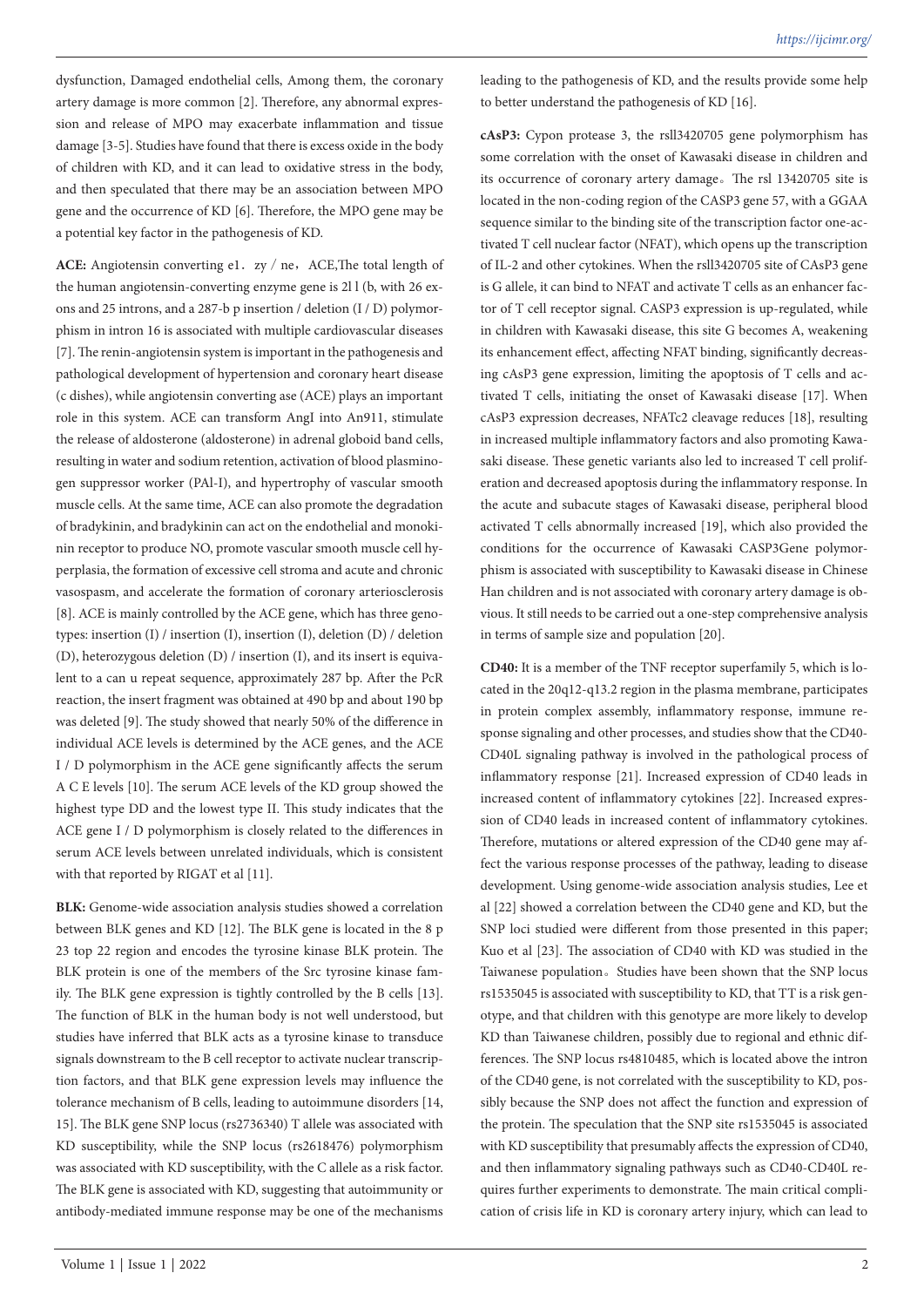thrombosis, CAD, CAA rupture and even sudden death [24]. Therefore, we should early observe whether KD children are vulnerable to coronary artery injury. However, no polymorphisms at two SNP sites in CD40 gene could be associated with coronary artery injury; there was no correlation between SNP site rs4810485 of CD40 gene and KD susceptibility in Han population in central Chinese mainland. While the TT genotype of rs1535045 is [25] associated with susceptibility to Kawasaki disease. Most children with KD have been characterized by conjunctival congestion, rash, lymph node enlargement, hand and foot edema and oral mucosal lesions. Some studies have found that the SNP site (rs1569723) has no correlation with conjunctival congestion, hand and foot edema and oral mucosal lesions; However, there is a correlation with rash and lymph node enlargement, children with KD with AA genotype are more likely to develop rash and lymph node enlargement. The possible cause is that CD40 participates in inflammatory signaling, and the balance of signaling pathway leads to rash and lymph node enlargement. No SNP polymorphism in the CD40 gene was associated with CAL, the SNP in CD40 (rs1569723) was associated with KD susceptibility in Han population, and this polymorphism was associated with rash and lymph nodes [26].

**FGF23:** Fibroblast growth factor 23 (FGF) It is an active substance found in the growth of the brain and the pituitary gland in the 20th century. It was named for its role after purification in the 1970s. The FGF family is involved in a range of physiological functions such as embryonic development, cell differentiation, organogenesis, tissue repair, tumor growth and invasion [27]. FGF23 is a member of the FGF19 subgroup in the fibroblast growth factor family, localizes to chromosome 12p13 and, like most members of the FGF, contains two large intron sequences that divide the functional region into three exon regions.FGF23 is mainly derived from bone tissue, produced and secreted by osteoblasts and expressed in other tissues and organs, including liver, heart, parathyroid gland, and bone marrow, FGF23 plays an important role in maintaining renal phosphorus and VitD homeostatic balance by forming a complex with FGF receptor or αKlotho co-receptors.It have found that FGF23 is related in addition to calcium and phosphorus regulation, but also to cardiac damage. It has been shown to cause increased mortality in patients with end-stage renal disease (ESRD), and is closely related to the high incidence of cardiovascular events in ESRD [28-30], Moreover, FGF23 is closely related to left ventricular hypertrophy, left ventricular dysfunction, atrial fibrillation, coronary artery vascular lesions, and heart failure severity and prognosis [31-34]. Studies have pointed out that FGF23 is an independent risk factor for cardiac damage and may be a predictor of changes in cardiovascular pathology [34], this makes the study of polymorphisms at FGF23 loci important.

**GRIN3A:** GRIN3A gene polymorphism associated with Kawasaki disease The GRIN3A gene is located in the 9p34 region and contains nine exons encoding the N-methyl-D-aspartate (NMDA) receptor subunit 3A, which plays an important role in ion transmembrane transport in the glutamate metabolic pathway [35]. Activation of NMDA receptors can further activate the inflammatory response in endothelial cells, play a role in systemic vascular inflammation and injury [36]. Activation of NMDA receptors can further activate the

inflammatory response in endothelial cells, play a role in systemic vascular inflammation and injury [37]. It indicates that NMDA receptors may be involved in the progression of KD.GRIN3A is a subunit of the NMDA receptor, so alterations in this gene may affect the function of the NMDA receptor, thus leading to the occurrence of related diseases. RNA interference experiments have also demonstrated that the GRIN3A gene can regulate the inflammatory response in endothelial cells by affecting the expression levels of IL-6 and IL-8 [38], it shows that this gene plays an important role in vasculitis disease.

**HLA-E:** It is a ligand for CD94 / NKG2A and CD94 / NKG2C。CD94 / NKG2A is a class of inhibitory receptors that are selectively expressed on the surface of NK cells, vascular endothelial cells, and some subsets of T cells, belonging to the type C lectin superfamily. It transduced inhibitory signals into the inner cell by binding to a specific ligand, thus negatively regulating the killing of NK cells and T cells [39, 40]. KD is a multisystem involvement disease based on immune-mediated vascular inflammation. It is speculated that HLA-E, upregulated in KD during KD activation, can attenuate the killing effect of NK cells and T cells, and thus exert its immunosuppressive regulator. Plasma HLA-E levels in children with Kawasaki disease are significantly higher than that of A2, and although the effect of this mononucleate polymorphism (SNP) on the secretion of soluble HLA-E in endothelial cells is unknown, itlogically follows that allelic GG and GA types may affect the formation of plasma soluble HLA-E levels in children with KD [41].

**PLCB4:** The PLCB4 gene is located in the p12 region of chromosome 20 and encodes the phospholipase C beta4 protein that catalyzes the formation of 4,5 diphosphatidylinositol 1,4,5 triphosphoinositol, which plays an important role in various physiological functions such as cell morphology, metabolic regulation and signaling [42]. The PLcBl gene encodes proteins in the same family as the PLcB4 gene and performs a similar function. In addition, both genes are involved in regulating the signaling pathways of the inflammatory response, and the gene expression change affects the levels of inflammatory factors such as IL-1 and IL-6, as well as IL-18 [43]. The SNP locus (rs6140791) is located between the PLCBl and the PLCB4 gene, upstream of PLCB4. Our results found that the polymorphism at this locus is associated with CAL formation in children with KD. The C allele is a risk factor for CAL formation (OR=1.838); this result is similar to the study of Lin et al [43] in Taiwan population, indicating that the risk of CAL may be regional or population independent. The molecular mechanism associated at this locus with susceptibility to cAL may be because different alleles affect the transcriptional regulation of PLCBl and (or) PLCB4 genes, which in turn affect the levels of downstream inflammatory factors. It has been found to use siRNA technology to silence the expression of PLCBl and PLCB4 genes, and the levels of downstream inflammatory cytokines are increased [43], Thus further activating the specific immune response system, causing damage to vascular endothelial cells and other cells [44]. It may eventually lead to CAL occurrence, and the specific molecular mechanisms require further analysis in the future. The polymorphism of the SNP locus (rs6140791) of the PLCBl / PLCB4 gene was associated with CAL susceptibility in children with KD. The C allele is a risk factor; the study also found dif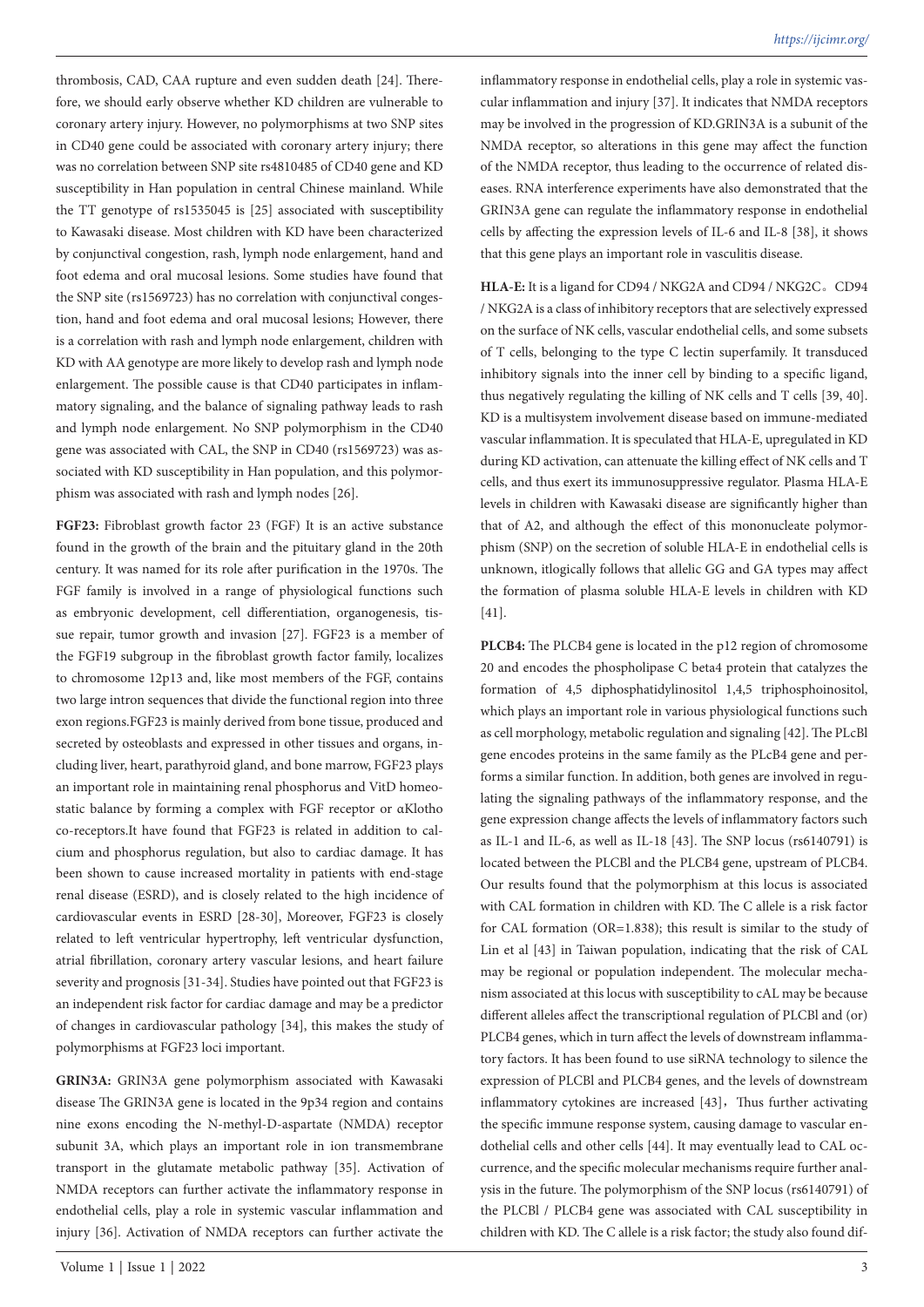ferences in some immunological indicators between children with KD and children with KD alone, and the specific molecular mechanism requires further investigation [45].

**TARC/CCL17:** The TARC / CCL17 gene, located in the q13 region of chromosome 16, contains four exons encoding chemokine proteins and plays an important role in the developmental maturation of T cells. TARC / CCL17 is one of the important components of the CC chemokine group, and is a ligand group of the CC chemokine 4 (CCR4) receptor [46], While CCR4 is selectively expressed in Th2 cells; TARC / CCL17 can function on CCR4 and CCR8 receptors [47]. While CCR4 is selectively expressed in Th2 cells; TARC / CCL17 can function on CCR4 and CCR8 receptors [48]. Studies show the presence of abnormal Th1 / Th2 proportions in KD patients  $[49]$ ; In the Taiwanese population, both SNP loci (rs223895 and rs223899) were associated with susceptibility to KD, with the C and A alleles being risk factors, respectively [50].

Many genes are involved in the development of Kawasaki disease and concurrent CAL. Studies on genetic predisposition can guide the use of genetic diagnostic techniques to identify vulnerable genes, assist in the early detection of high-risk groups in patients with Kawasaki disease, and help clinicians to select specific drugs for individualized treatment. Make the treatment of Kawasaki disease more accurate and individualized. Moreover, patients with Kawasaki disease can obtain new prevention and treatment strategies to improve the prognosis of patients with Kawasaki disease.

#### **References**

1. 刘亮, 田执梁. 川崎病相关易感基因研究进展[J]. 中国生育 健康杂志, 32(1):4.

2. TravisMA,SheppardD.TGF-bet aactivationandfunctioninImm unity[J].AnnuRevImmunol. 201 4; 32:51-82.

3. 常晓朋,陈涛,赵寅,等.骨形态发生蛋白 2和转化生长 因子 β2协同促进骨髓间充质干细胞成骨分化[J].中国组 织工程研 究. 2019: 23 (1):1-6.

4. 景瑞花,齐甜甜,张明,等.TGF-β2诱导晶状体上皮 细胞凋亡的 机 制 [J].西 安 交 通 大 学 学 报: 医 学 版. 2019; 40 (5):728-731

5. JuntT,FinkK,ForsterR,etal. CXCR5-dependentseedingoffol licularnichesbyBandThcellsa ugmentsantiviralBcellrespon ses [J].JImmunol. 2005;175(1 1):7109-7116.

6. AcayA,DemirK,AsikG,etal.A ssessmentofthefrequencyofau toantibodiesinchronicviral hepatitis<sup>[J]</sup>. PakJMedSc. 2015;  $31(1):150-154.$ 

7. 邓钰琳, 周焱, 黄德嘉, 等. 冠心病与ACE基因多态性的相 关性研究[J].生物医学工程学杂志. 2002; 19(1):105-107.

8. 谈红,张国元,黄超,等. 国人ACE基因插入 / 缺失多态性 分析及血清ACE水平的相关性[J]. 第二军医大学学报. 1997; 18(4):337-339.

9. 根平, 高岩, 顾晓琼, 等. 小儿紫癜性肾炎ACE基因多态性 及其血清ACE分析[J].实用医学杂志. 2003;11(19):1270-1271 .

10. 沈丹,哈黛文.高血压患者ACE多态性与血清ACE及血脂关 系 [J]. 实用老年医学. 1999; 13(2): 75-77.

11. IGAT B, HUBERT C, At, HENCE-GELAS F. et al. An imsertion/deletion polymorphism in the angiotensin Iconverting enzyme gene accounting far half the variance of 8elMm ellZynle levels[J]. J Gin In. vest. 1990; 86:1343.

12. Lee YC, Kuo HC, Chang JS, et al. Two new susceptibility loci for Kawasaki disease identified through gnome-wide as sociation analysis [J]. Nat Genet. 2012; 44(5):522-525.

13. Dymecki SM, Zwollo P, Zeller, K, et al. Structure and developmental regulation of the B-lymphoid tyrosine kinase gene blk [J]. J Biol Chem. 1992; 267(7):4815-4823.

14. Lee YC, Kuo HC, Chang JS, et al. Two new susceptibility loci for Kawasaki disease identified through gnome-wide as sociation analysis [J]. Nat Genet. 2012; 44(5):522-525.

15. Gregersen PK, Amos CI, Lee AT, et al. REL, encoding a member of the NF-κB family of transcription factors, is a newly defined risk locus for rheumatoid arthritis [J]. Nat genet. 2009; 41(7):820-823.

16. 董启忠, 张超, 李月茹. BLK基因多态性与川崎病及其临床 特点的相关性[J]. 临床儿科杂志. 2015; 33(4):3.

17. Onouchi Y, Ozaki K, Buns Jc, et al. common v商蛐ts in cAsP3 confer susceptibil畸to Kaw船alci disea∞[J]. J Hum Genet. 2010; 19(14):2898-2906.

18. 刘超,赵颂,张秀梅,等.曲古抑菌素A对甲状腺鳞癌 sW579细胞株p53和p21表达的影响[J]. 山东医药. 2012;  $52(20):10-13.$ 

19. 高丽,赵国强,史锡文,等.脑胶质瘤细胞polB基因突 变及其与Fas、p53基因mRNA水平表达的研究[J]. 山东医药. 2005; 45(13):12-14.

20. 陈伟, 张宏艳, 林书祥. CASP3基因多态性与川崎病及其冠 状动脉损害易感性的关系[J]. 山东医药. 2013; 53(20):5.

21. Wang CL, Wu YT, Liu CA, et al. Expression of CD40 ligand on CD4+ T cell and platelets correlated to the coronary artery lesion and disease progress in Kawasaki disease[J]. Padiatrics. 2003; 111(2):e140-e147.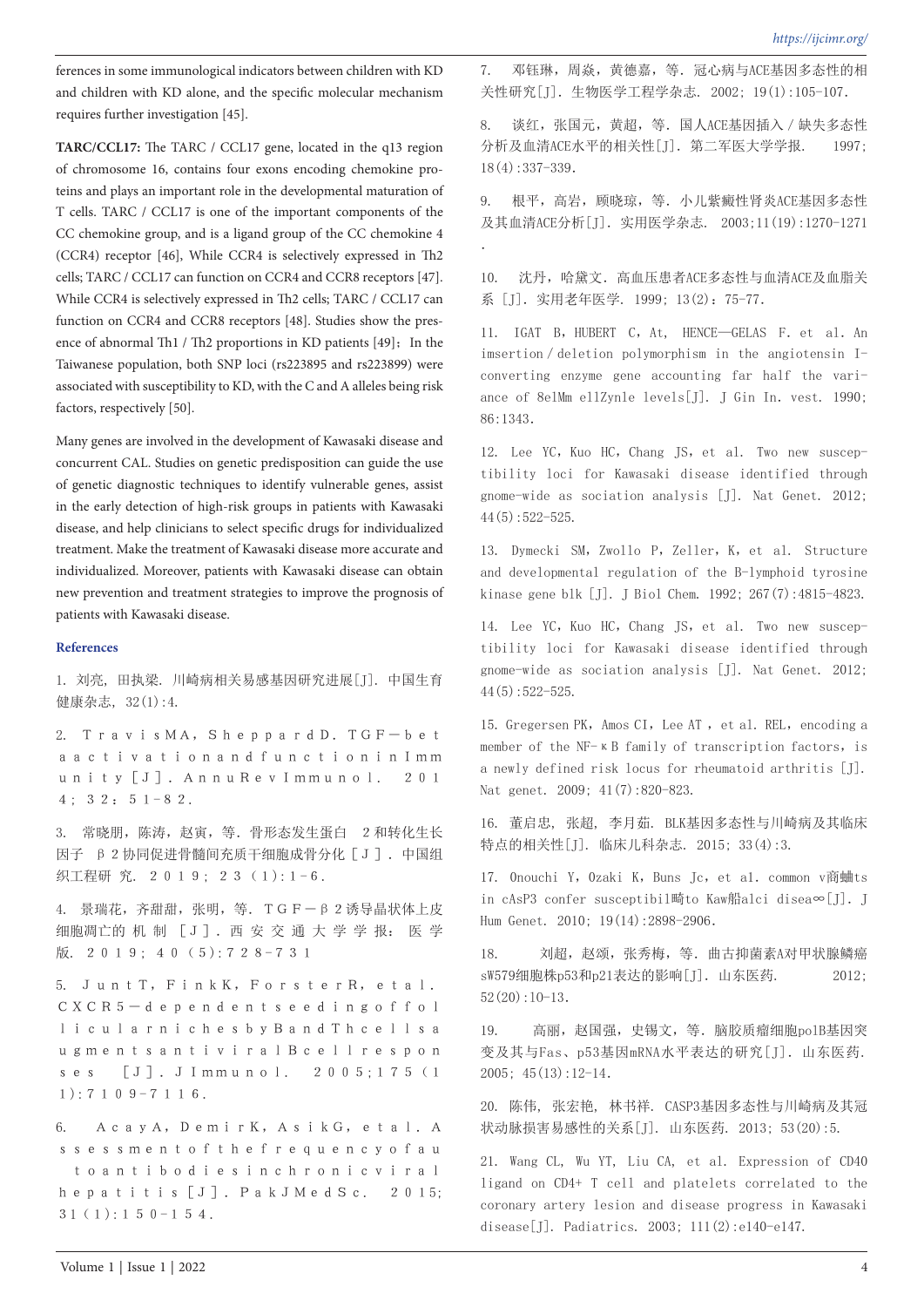22. Lee YC, Kuo HC, Chang JS, et al. Two new susceptibility loci for Kawasaki disease identified through gnome-wide association analysis[J]. Nat genetics. 2012; 44(5):522-525.

23. Kuo HC, Chao MC, Hsu YW, et al. CD40 Gene polymorphisms associated with susceptibility and coronary artery lesions of Kawasaki disease in the Taiwanese population[J]. Scientific World Journal. 2012; 2012:520865.

24. Rozin L, Koehler SA, Shakir A, et al. Kawasaki disease: a review of pathologic features of stage IV disease and two cases of sudden death among asymptotic young adults[J]. Am J Forensic Med Pathol. 2003; 24(1):45-50.

25. 程首超, 程衍杨, 吴金龙. CD40基因多态性与川崎病及其 冠状动脉损伤的相关性研究[J]. 中国当代儿科杂志. 2014;  $16(10):4.$ 

26. 董启忠, 张超, 李月茹. CD40基因多态性与川崎病及其临床 特点的相关性分析[J]. 临床儿科杂志, 2014.

27. Ohta H, Itoh N. Roles of FGFs as adipokines in adipose tissue development, remodeling, and metabolism[J]. Front Endocrinol (Lausanne). 2014; 5(14):18-22.

28. Isakova T, Xie H, Yang W, et al. Fibroblast growth factor 23 and risks of mortality and end-stage renal disease in patients with chronic kidney disease[J]. JAMA. 2011; 305(23):2432-2439.

29. Zoccali C, Yilmaz MI , Mallamaci F. FGF23: a mature renal and cardiovascular risk factor?[J]. Blood Purif.  $2013: 36(1): 52-57.$ 

30. Kendrick J, Cheung AK, Kaufman JS, et al. FGF-23 associates with death, cardiovascular events, and initiation of chronic dialysis[J]. J Am Soc Nephrol. 2011; 22(10):1913-1922.

31. Shibata K, Fujita S, Morita H, et al. Association between circulating fibroblast growth factor 23, alpha-Klotho, and the left ventricular ejection fraction and left ventricular mass in cardiology inpatients[J]. PLoS One. 2013; 8(9):e73184.

32. Seiler S, Cremers B, Rebling NM, et al. The phosphatonin fibroblast growth factor 23 links calcium-phosphate metabolism with left-ventricular dysfunction and atrial fibrillation[J]. Eur Heart J. 2011; 32(21):2688-2696

33. Poelzl G, Trenkler C, Kliebhan J, et al. FGF23 is associated with disease severity and prognosis in chronic heart failure[J]. Eur J Clin Invest. 2014; 44(12):1150- 1158.

34. Brandenburg VM, Kleber ME, Vervloet MG, et al. Fibroblast growth factor 23 (FGF23) and mortality: The Ludwigshafen Risk and Cardiovascular Health Study[J]. Atherosclerosis. 2014; 237(1):53-59.

35. Furukawa H, Singh SK, Mancusso R, et al. Subunit arrangement and function in NMDA receptors [J]. Nature. 2005; 438(7065):185-192.

36. Yoshio T, Okamoto H, Hirohata S, et al. IgG anti-NR2 glutamate receptor autoantibodies from patients with systemic lupus erythematosus activate endothelial cells [J]. Arthritis Rheum. 2013; 65(2):457-463.

37. Lin CY, Lin CC, Hwang B, et al. Serial changes of serum interleukin-6, interleukin-8, and tumor necrosis factor alpha among patients with Kawasaki disease [J]. J Pediatr. 1992; 121(6): 924-926.

38. Lin YJ, Chang JS, Liu X, et al. Association between GRIN3A gene polymorphism in kawasaki disease and coronary artery aneurysms in taiwanese children [J]. PLoS One. 2013: 8(11): e81384.

39. Braud VM, Allan DS, CaUaghan CA, et al. HLA-E binds to natural killer cell receptors CD94 / NKG2A, B and C[J] . Nature. 1998;391: 795-799.

40. Lee N, Llano M, Carretem M. HLA-E is a major ligand for the natuld killer inhibitory receptor cp94/NKG2A 【J].Proc Nail Acad Sci USA. 1998; 95(5):199-5204.

41. 张冷, 付杰. HLA-E基因多态性和川崎病并冠状动脉损害 易感性的相关性研究[J]. 湖北民族学院学报:医学版. 2009;  $26(2):4. \; \nexists$ ..

42. Rieder M, Green G, Park S, et al. A human homeotic transformation resulting from mutations in PLCB4 and GNAI3 causes auricuio condylar syndrome[J].Am J Hum Genet. 2012; 90(5): 907-914.

43. Lin YJ, Chang JS, Liu X, et al. Genetic variants in PLCB4/PLCB1 as susceptibility loci for coronary artery aneurysm formation in Kawasaki disease in Han Chinese in Taiwan[J].Sei Rep. 2015; 5:14762.

44. Rowley AH.Kawsaki disease:novel insights into etiology and genetic susceptibility[J].Annu Rev Med. 2011; 62(62):69-77.

45. 程衍杨, 何惠, 刘奥杰,等. PLCB4/PLCB1基因多态性与川崎 病患儿冠状动脉损伤的相关性[J]. 广东医学. 2016; 37(20):3.

46. Moriyama M, Hayashida JN, Yoyoshima T, et al. Cytokine/ chemokine profiles contribute to understanding the pathogenesis and diagnosis of primary Sjögren's syndrome[J]. Clin Exp Immunol, 2012, 169(1): 17-26.

47. Imai T, Nagira M, Takagi S, et al. Selective recruitment of CCR4-bearing Th2 cells towardantigen-presenting cells by the CC chemokines thymus and activation-regulated chemokine and macrophage-derived chemokine[J]. Int Immunol, 1999, 11(1): 81-88.

48. Kataoka Y. Thymus and activation-regulated chemokine